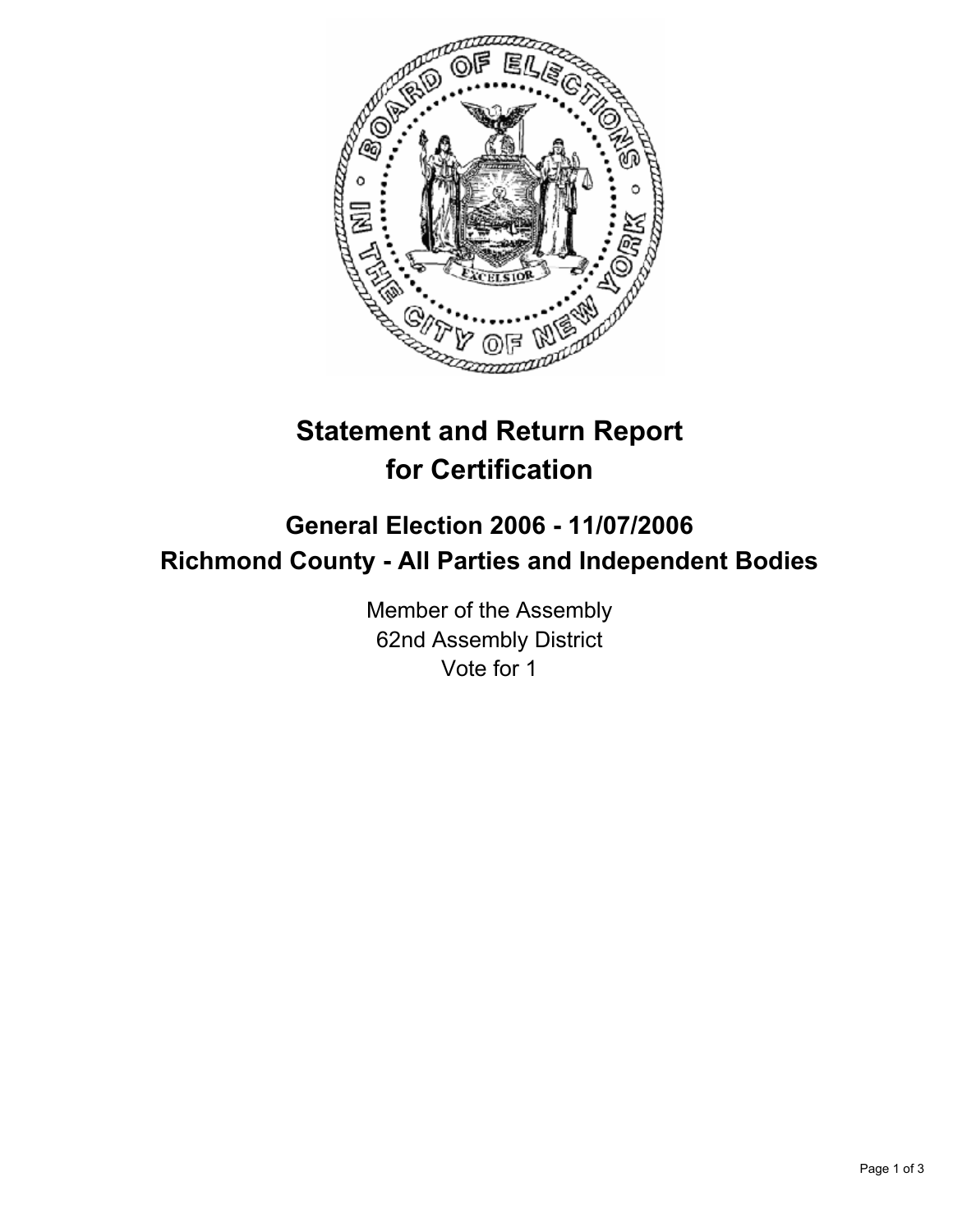

## **Assembly District 62**

| PUBLIC COUNTER                   | 24,245         |
|----------------------------------|----------------|
| <b>EMERGENCY</b>                 | 64             |
| ABSENTEE/MILITARY                | 738            |
| <b>AFFIDAVIT</b>                 | 266            |
| <b>Total Ballots</b>             | 25,336         |
| VINCENT M IGNIZIO (REPUBLICAN)   | 13,515         |
| VINCENT M IGNIZIO (INDEPENDENCE) | 1,040          |
| VINCENT M IGNIZIO (CONSERVATIVE) | 1,576          |
| ANTHONY LICCIARDELLO (WRITE-IN)  | $\overline{2}$ |
| DIANE SAVINO (WRITE-IN)          | 1              |
| <b>JASON ARCHER (WRITE-IN)</b>   | 1              |
| JOHN MULIA (WRITE-IN)            | 1              |
| KATHLEEN GORMAN (WRITE-IN)       | 1              |
| KEITH PARASCANDOLA (WRITE-IN)    | 1              |
| KEVIN CALABRESE (WRITE-IN)       | 1              |
| LEE CANNING (WRITE-IN)           | 7              |
| LOUIS LEPORE (WRITE-IN)          | 1              |
| MARTIN H. EISENBERG (WRITE-IN)   | 1              |
| MICHAEL ZAMBARDA (WRITE-IN)      | 1              |
| ROBERT MINOGUE (WRITE-IN)        | 2              |
| ROSEMARIE GUEREIO (WRITE-IN)     | 1              |
| TIM REILLY (WRITE-IN)            | 1              |
| <b>Total Votes</b>               | 16,153         |
| Unrecorded                       | 9,183          |